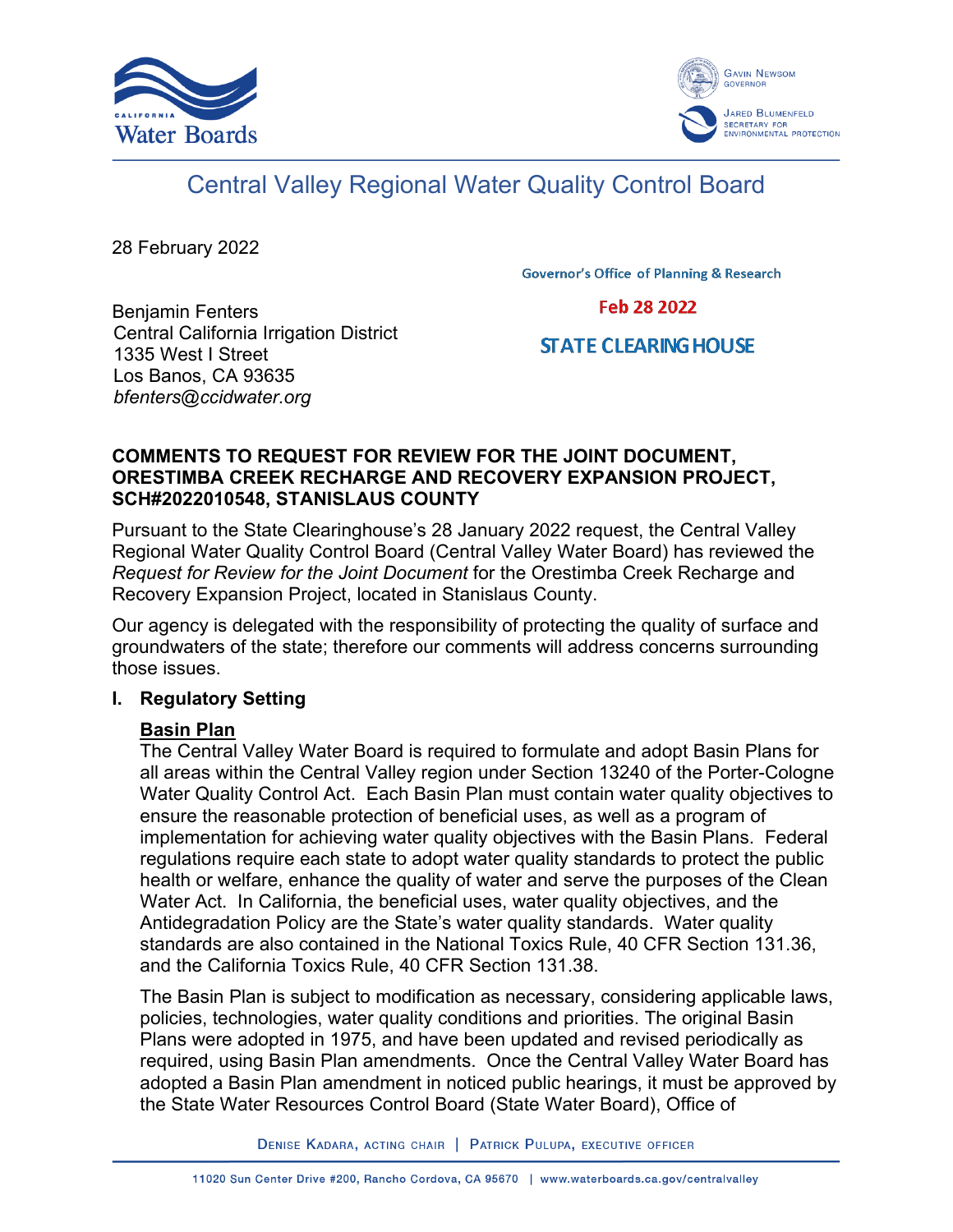Administrative Law (OAL) and in some cases, the United States Environmental Protection Agency (USEPA). Basin Plan amendments only become effective after they have been approved by the OAL and in some cases, the USEPA. Every three (3) years, a review of the Basin Plan is completed that assesses the appropriateness of existing standards and evaluates and prioritizes Basin Planning issues. For more information on the *Water Quality Control Plan for the Sacramento and San Joaquin River Basins*, please visit our website:

[http://www.waterboards.ca.gov/centralvalley/water\\_issues/basin\\_plans/](http://www.waterboards.ca.gov/centralvalley/water_issues/basin_plans/)

#### **Antidegradation Considerations**

All wastewater discharges must comply with the Antidegradation Policy (State Water Board Resolution 68-16) and the Antidegradation Implementation Policy contained in the Basin Plan. The Antidegradation Implementation Policy is available on page 74 at:

#### https://www.waterboards.ca.gov/centralvalley/water\_issues/basin\_plans/sacsjr\_2018 05.pdf

#### In part it states:

*Any discharge of waste to high quality waters must apply best practicable treatment or control not only to prevent a condition of pollution or nuisance from occurring, but also to maintain the highest water quality possible consistent with the maximum benefit to the people of the State.*

*This information must be presented as an analysis of the impacts and potential impacts of the discharge on water quality, as measured by background concentrations and applicable water quality objectives.*

The antidegradation analysis is a mandatory element in the National Pollutant Discharge Elimination System and land discharge Waste Discharge Requirements (WDRs) permitting processes. The environmental review document should evaluate potential impacts to both surface and groundwater quality.

#### **II. Permitting Requirements**

## **Construction Storm Water General Permit**

Dischargers whose project disturb one or more acres of soil or where projects disturb less than one acre but are part of a larger common plan of development that in total disturbs one or more acres, are required to obtain coverage under the General Permit for Storm Water Discharges Associated with Construction and Land Disturbance Activities (Construction General Permit), Construction General Permit Order No. 2009-0009-DWQ. Construction activity subject to this permit includes clearing, grading, grubbing, disturbances to the ground, such as stockpiling, or excavation, but does not include regular maintenance activities performed to restore the original line, grade, or capacity of the facility. The Construction General Permit requires the development and implementation of a Storm Water Pollution Prevention Plan (SWPPP). For more information on the Construction General Permit, visit the State Water Resources Control Board website at: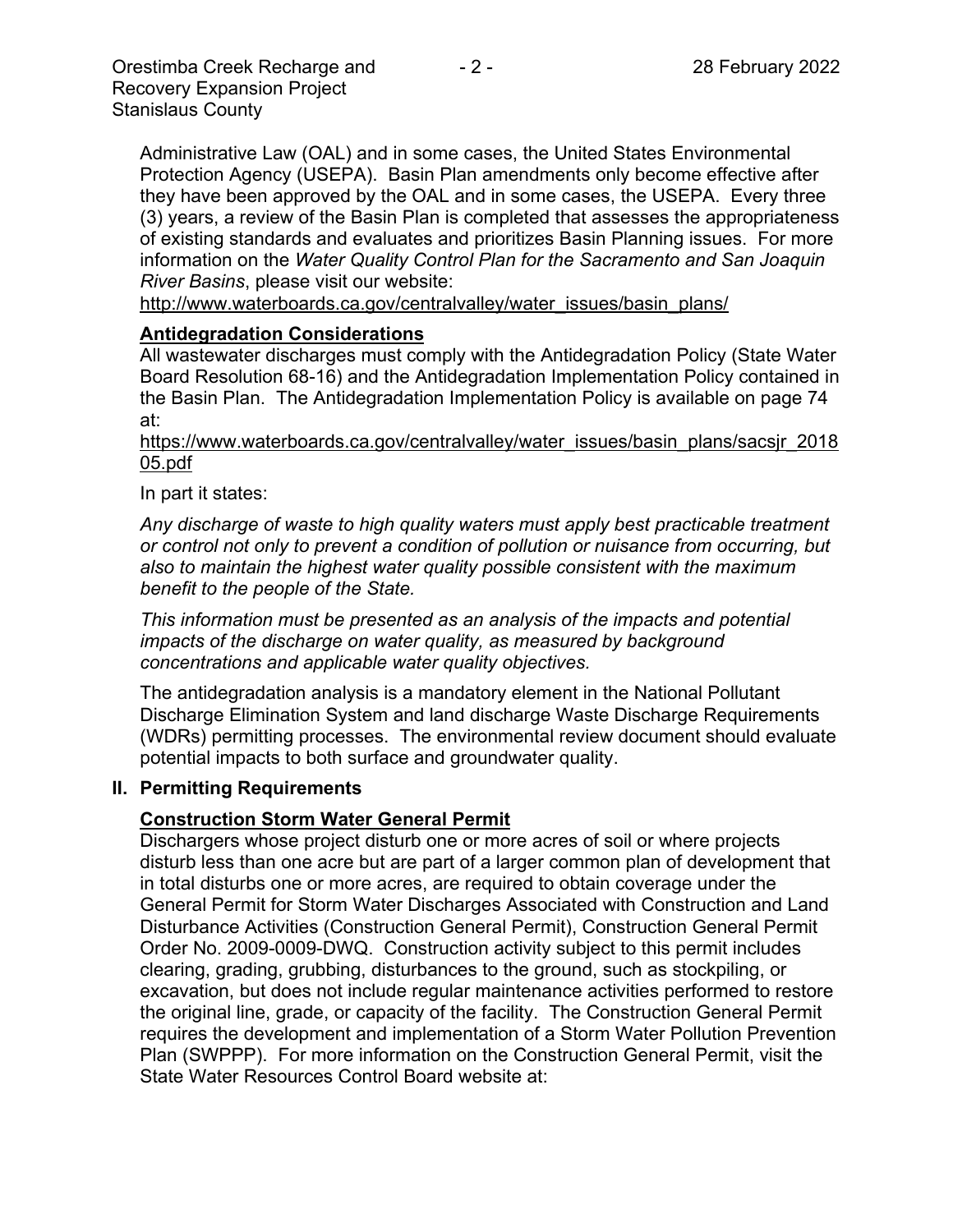[http://www.waterboards.ca.gov/water\\_issues/programs/stormwater/constpermits.sht](http://www.waterboards.ca.gov/water_issues/programs/stormwater/constpermits.shtml) [ml](http://www.waterboards.ca.gov/water_issues/programs/stormwater/constpermits.shtml)

## **Clean Water Act Section 404 Permit**

If the project will involve the discharge of dredged or fill material in navigable waters or wetlands, a permit pursuant to Section 404 of the Clean Water Act may be needed from the United States Army Corps of Engineers (USACE). If a Section 404 permit is required by the USACE, the Central Valley Water Board will review the permit application to ensure that discharge will not violate water quality standards. If the project requires surface water drainage realignment, the applicant is advised to contact the Department of Fish and Game for information on Streambed Alteration Permit requirements. If you have any questions regarding the Clean Water Act Section 404 permits, please contact the Regulatory Division of the Sacramento District of USACE at (916) 557-5250.

## **Clean Water Act Section 401 Permit – Water Quality Certification**

If an USACE permit (e.g., Non-Reporting Nationwide Permit, Nationwide Permit, Letter of Permission, Individual Permit, Regional General Permit, Programmatic General Permit), or any other federal permit (e.g., Section 10 of the Rivers and Harbors Act or Section 9 from the United States Coast Guard), is required for this project due to the disturbance of waters of the United States (such as streams and wetlands), then a Water Quality Certification must be obtained from the Central Valley Water Board prior to initiation of project activities. There are no waivers for 401 Water Quality Certifications. For more information on the Water Quality Certification, visit the Central Valley Water Board website at:

https://www.waterboards.ca.gov/centralvalley/water\_issues/water\_quality\_certificatio n/

## **Waste Discharge Requirements – Discharges to Waters of the State**

If USACE determines that only non-jurisdictional waters of the State (i.e., "nonfederal" waters of the State) are present in the proposed project area, the proposed project may require a Waste Discharge Requirement (WDR) permit to be issued by Central Valley Water Board. Under the California Porter-Cologne Water Quality Control Act, discharges to all waters of the State, including all wetlands and other waters of the State including, but not limited to, isolated wetlands, are subject to State regulation. For more information on the Waste Discharges to Surface Water NPDES Program and WDR processes, visit the Central Valley Water Board website at:https://www.waterboards.ca.gov/centralvalley/water\_issues/waste\_to\_surface\_wat er/

Projects involving excavation or fill activities impacting less than 0.2 acre or 400 linear feet of non-jurisdictional waters of the state and projects involving dredging activities impacting less than 50 cubic yards of non-jurisdictional waters of the state may be eligible for coverage under the State Water Resources Control Board Water Quality Order No. 2004-0004-DWQ (General Order 2004-0004). For more information on the General Order 2004-0004, visit the State Water Resources Control Board website at: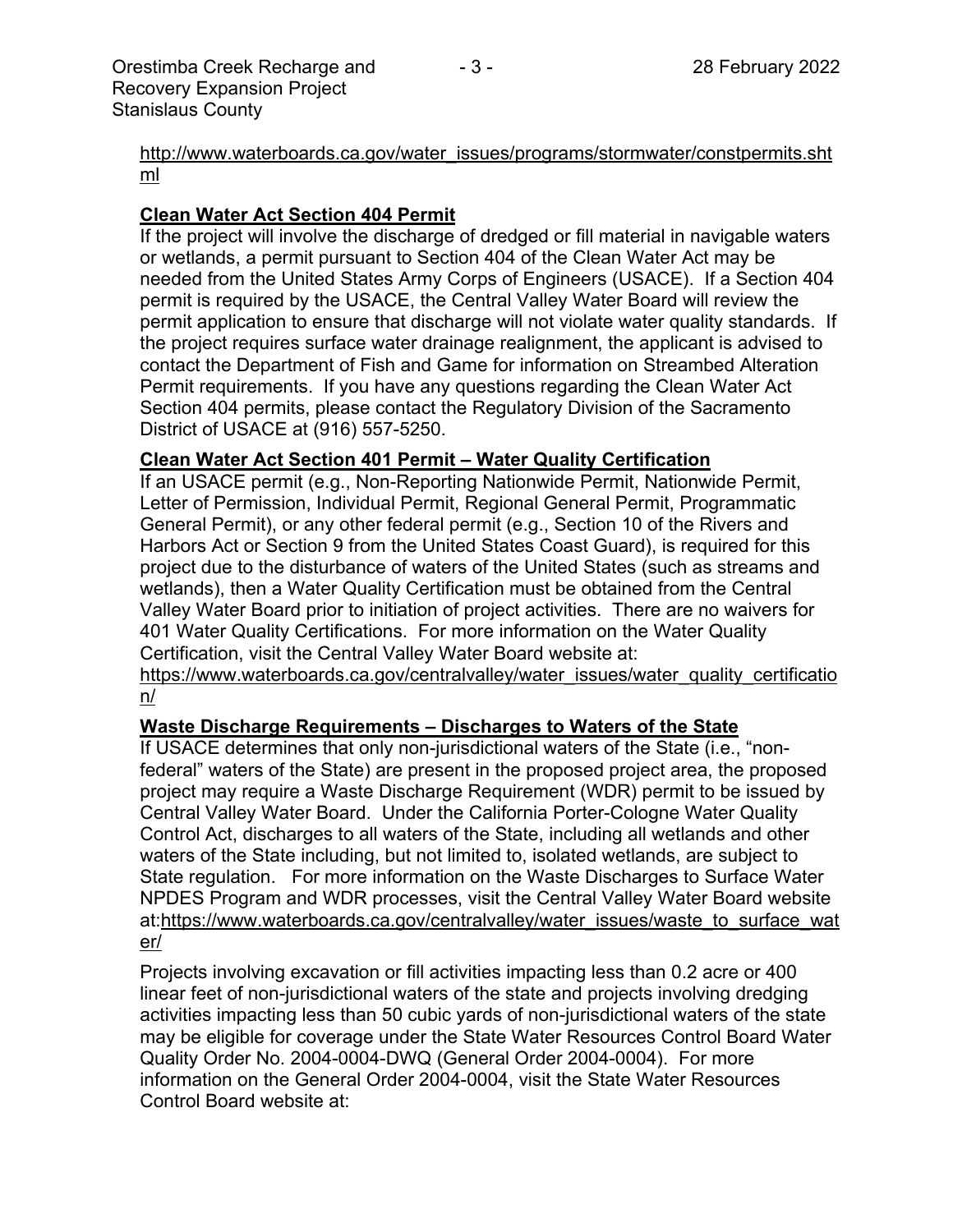https://www.waterboards.ca.gov/board\_decisions/adopted\_orders/water\_quality/200 4/wqo/wqo2004-0004.pdf

## **Dewatering Permit**

If the proposed project includes construction or groundwater dewatering to be discharged to land, the proponent may apply for coverage under State Water Board General Water Quality Order (Low Threat General Order) 2003-0003 or the Central Valley Water Board's Waiver of Report of Waste Discharge and Waste Discharge Requirements (Low Threat Waiver) R5-2018-0085. Small temporary construction dewatering projects are projects that discharge groundwater to land from excavation activities or dewatering of underground utility vaults. Dischargers seeking coverage under the General Order or Waiver must file a Notice of Intent with the Central Valley Water Board prior to beginning discharge.

For more information regarding the Low Threat General Order and the application process, visit the Central Valley Water Board website at:

http://www.waterboards.ca.gov/board decisions/adopted orders/water quality/2003/ wqo/wqo2003-0003.pdf

For more information regarding the Low Threat Waiver and the application process, visit the Central Valley Water Board website at:

https://www.waterboards.ca.gov/centralvalley/board\_decisions/adopted\_orders/waiv ers/r5-2018-0085.pdf

## **Limited Threat General NPDES Permit**

If the proposed project includes construction dewatering and it is necessary to discharge the groundwater to waters of the United States, the proposed project will require coverage under a National Pollutant Discharge Elimination System (NPDES) permit. Dewatering discharges are typically considered a low or limited threat to water quality and may be covered under the General Order for *Limited Threat Discharges to Surface Water* (Limited Threat General Order). A complete Notice of Intent must be submitted to the Central Valley Water Board to obtain coverage under the Limited Threat General Order. For more information regarding the Limited Threat General Order and the application process, visit the Central Valley Water Board website at:

https://www.waterboards.ca.gov/centralvalley/board\_decisions/adopted\_orders/gene ral\_orders/r5-2016-0076-01.pdf

## **NPDES Permit**

If the proposed project discharges waste that could affect the quality of surface waters of the State, other than into a community sewer system, the proposed project will require coverage under a National Pollutant Discharge Elimination System (NPDES) permit. A complete Report of Waste Discharge must be submitted with the Central Valley Water Board to obtain a NPDES Permit. For more information regarding the NPDES Permit and the application process, visit the Central Valley Water Board website at: https://www.waterboards.ca.gov/centralvalley/help/permit/